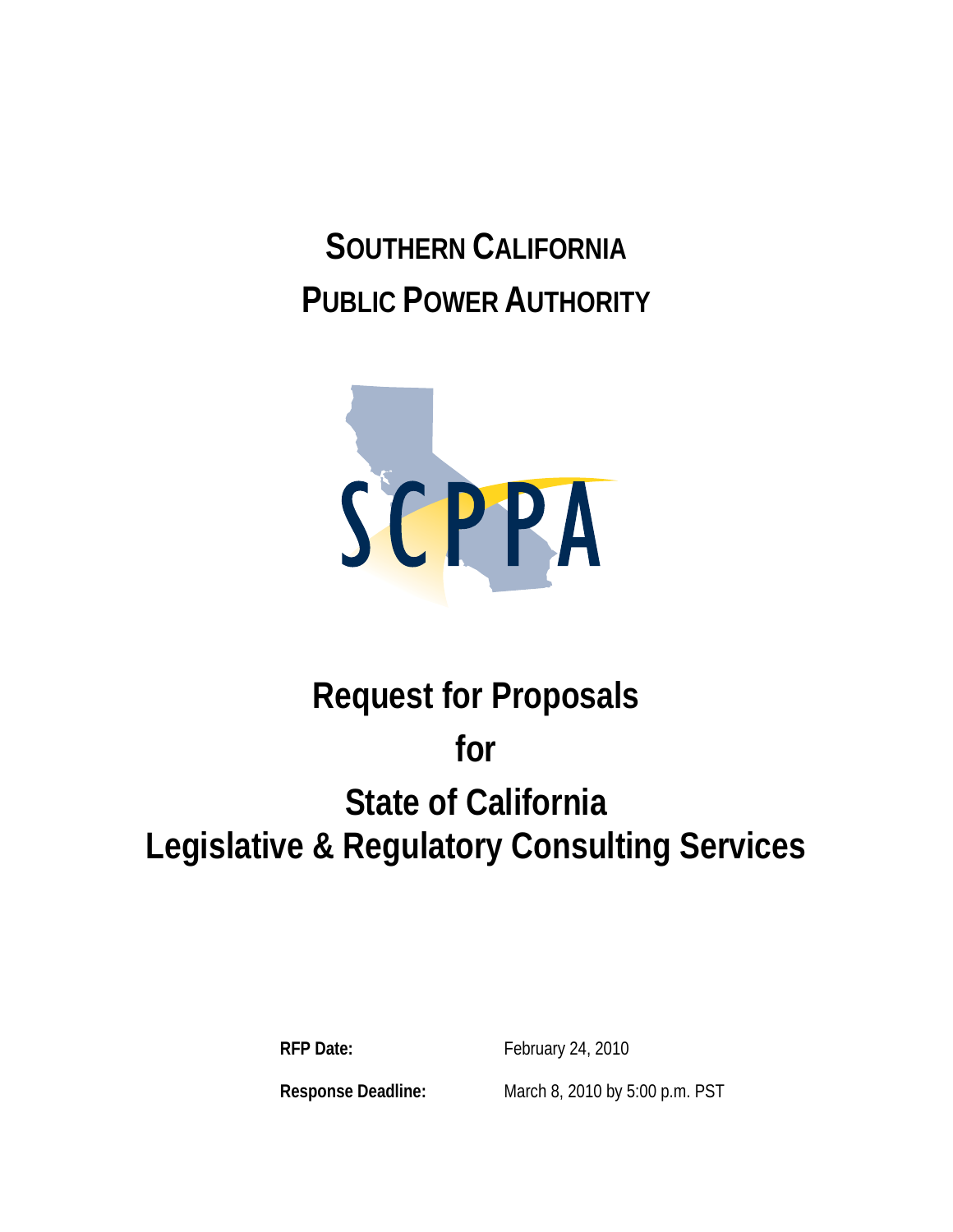## **SOUTHERN CALIFORNIA PUBLIC POWER AUTHORITY**

## **Request for Proposals for State of California Legislative and Regulatory Consulting Services**

### **Response Deadline: March 8, 2010**

The Southern California Public Power Authority (SCPPA) is hereby soliciting competitive proposals to advise and assist the SCPPA and its member electric utilities in developing and executing effective legislative and administrative/regulatory strategies to protect and advance the interests of SCPPA and its members relative to certain legislative matters, including proposed state legislation and administrative and regulatory issues which affect SCPPA and its member utilities.

#### **Introduction**

SCPPA, a joint powers authority and a public entity organized under the laws of the State of California, was created pursuant to the Government Code of California and a Joint Powers Agreement for the purpose of planning, financing, developing, acquiring, constructing, operating and maintaining projects for the generation or transmission of electric energy.

Membership consists of eleven cities and one irrigation district which supply electric energy within Southern California, including the municipal utilities of the cities of Anaheim, Azusa, Banning, Burbank, Cerritos, Colton, Glendale, Los Angeles, Pasadena, Riverside, and Vernon, and the Imperial Irrigation District (Member Agencies).

SCPPA is governed by its Board of Directors, which consists of representatives from each of its members. The management of SCPPA is under the direction of an Executive Director who is appointed by the Board.

#### **Scope of Services and Potential Work to be Addressed in the Consultant's Proposal**

SCPPA desires to engage the services of a Consultant which will participate in the development of a strategic approach to various greenhouse gas and carbon tax related legislation, including the legislation enacted through AB 32, to develop a specific action plan for representing SCPPA's interests before California State decision makers, including the California Governor's Office, legislative staff and representatives, the California Environmental Protection Agency (CEPA), the California Air Resources Board (CARB) and the California Energy Commission (CEC), and to interface with the staff of these agencies, among other things. on issues relating to implementation of AB 32 policies and programs.

The Southern California Public Power Authority's member agencies have been among the most aggressive in pursuing renewable supplies, implementing various renewable projects, including hydroelectric, geothermal, wind and solar projects. The Authority, which oversees the acquisition of generation and transmission resources for its members, is faced with the task of reducing member costs and improving efficiency while meeting the requirements of AB32. Based on an overall strategic approach to be developed with SCPPA member officials, the Consultant will take specific actions to schedule substantive meetings with the board members of CARB, the staff of CARB, and key administrative and legislative officials as appropriate.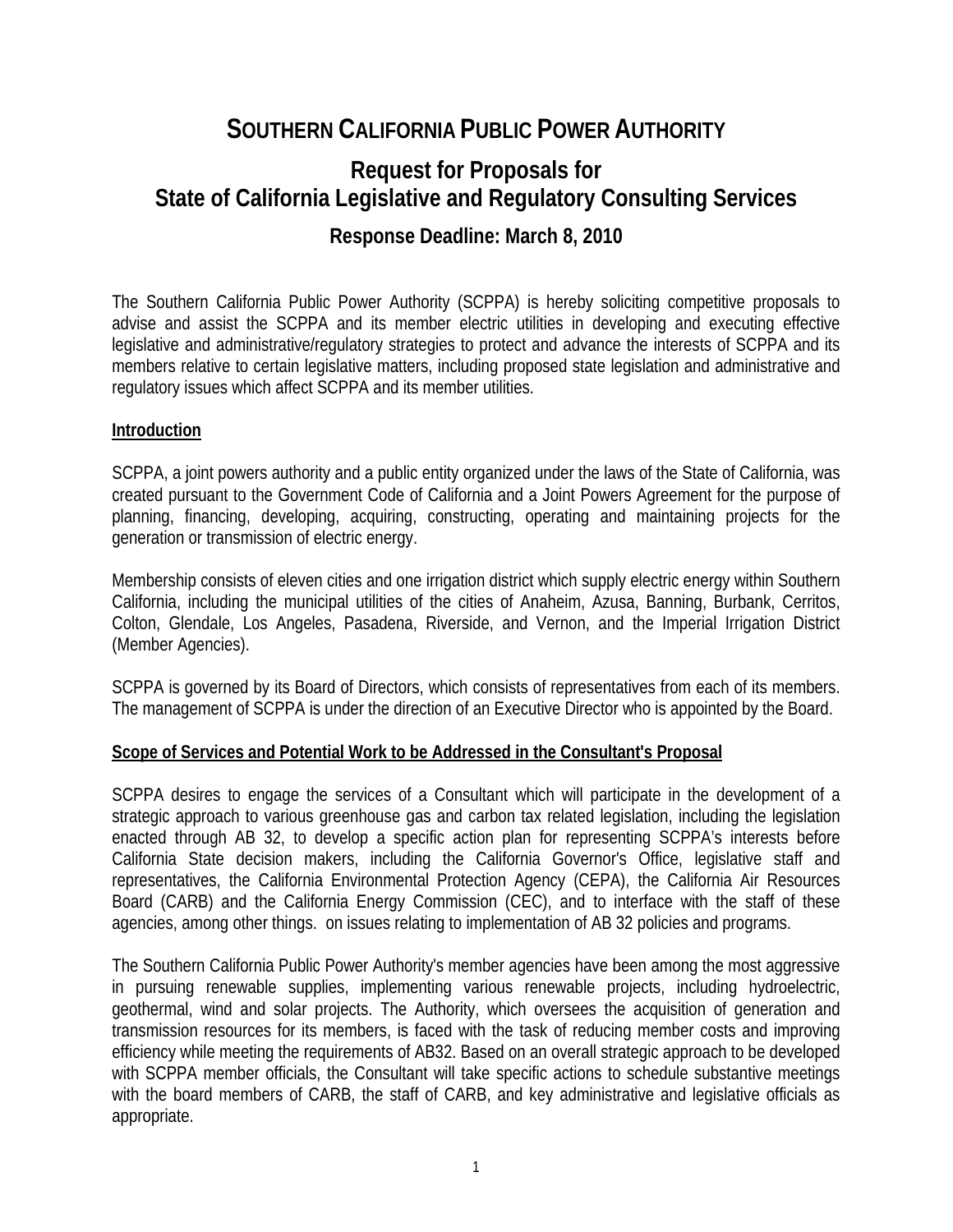Consultant will determine the current viewpoints of California State decision makers, including the California Governor's Office, legislative staff and representatives, the California Environmental Protection Agency, the California Air Resources Board and the California Energy Commission and their staff, and other key administrative and legislative officials as they relate to the implementation of AB 32 policies and programs and other policies and programs relating to carbon emissions affecting SCPPA member utilities.

Consultant will assist SCPPA and its members in a coordinated program to address Greenhouse Gas legislation and regulatory issues, present and proposed laws, and regulatory enactments which may affect SCPPA member generation facilities and utility operations. Consultant shall take those actions as directed by SCPPA as may be necessary to analyze, address and act upon the legal and regulatory requirements being framed by the laws, rules and regulations which affect SCPPA's members, and provide the opportunity to all SCPPA members, on an as needed basis, to take advantage of any resources necessary to address these matters.

Consultant shall carry forth such actions as may be necessary to deal with the issues affecting SCPPA members emanating from both potential and existing laws, rules and regulations referenced herein, as well those actions appropriate to address the formulation, interpretation, adoption and implementation of these matters. Consultant shall provide such further legislative, technical and regulatory assistance with respect to these matters as the need may arise.

The duties of the Consultant with respect to greenhouse gas related legislative and regulatory developments are anticipated to include legislative, administrative agency, governmental relations and strategic advisory services relative to the above referenced areas, including the following:

> Obtaining knowledge and information concerning elected or appointed officials and individuals or groups having influence with respect to specific legislative, regulatory and other governmental or political processes, and providing recommendations and strategic advisory services to assist the SCPPA members to influence and earn the support of such officials, individuals and groups as may assist in advancing SCPPA's and its members objectives.

Identifying key stakeholder issues and positions while developing plans for SCPPA and its members to proactively address these issues, based on knowledge of key leadership, influential officials and groups, and other individuals and organizations which may affect the changes sought by SCPPA and its members.

This work contemplates that Consultant will communicate with SCPPA on a regular basis to provide updates on legislation, administrative pronouncements, CARB and other regulatory agency proceedings, and the status of major policy discussions with CARB board members and staff regarding AB 32 policies and programs. Consultant will also prepare regular reports on the Greenhouse Gas related issues and on those related regulatory and legislative activities affecting SCPPA members.

Consultant will advise SCPPA on SCPPA's communications with state decision makers legislative and regulatory agency staff and CARB board members and staff.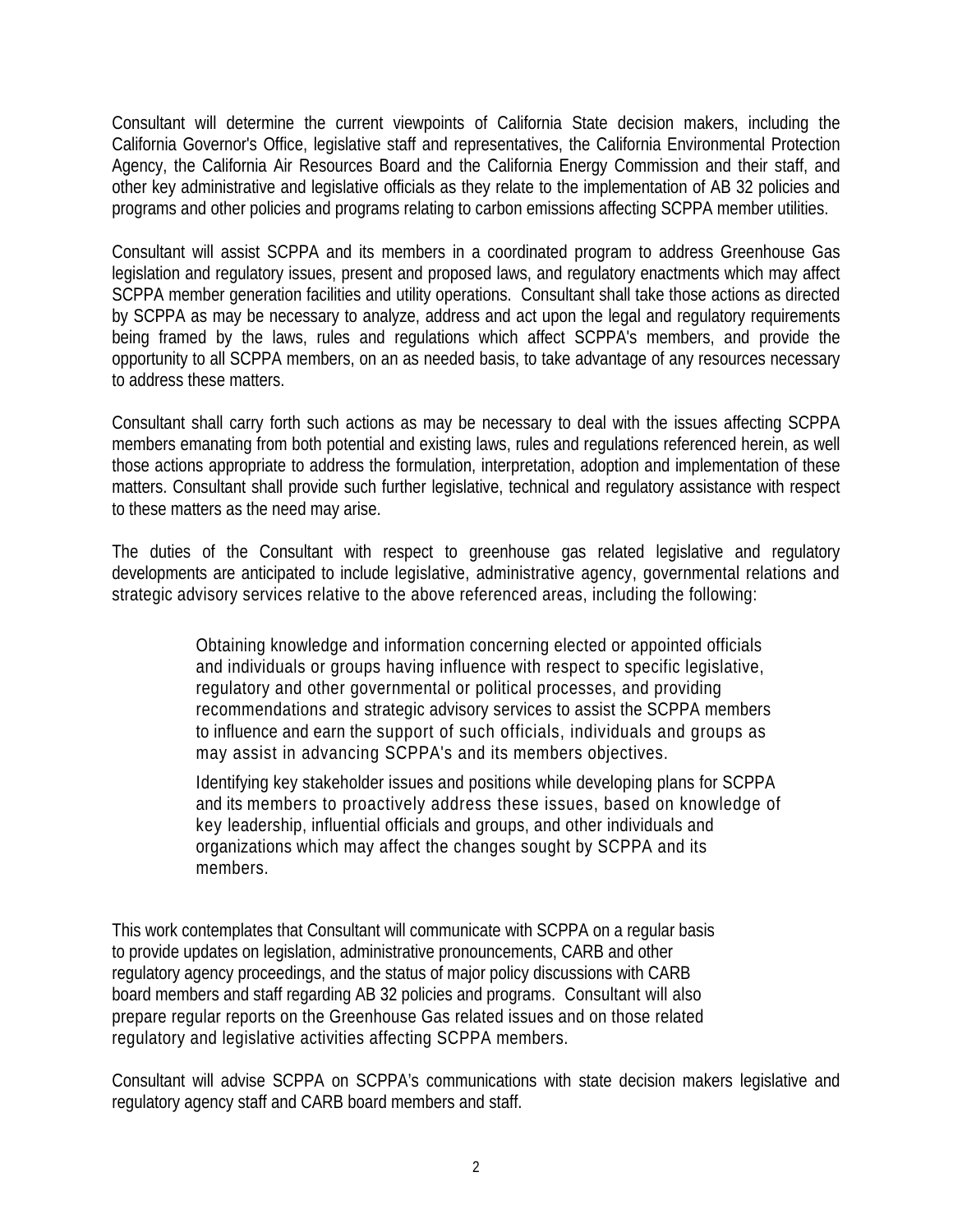Consultant will assist SCPPA in developing advocates who might be of assistance in achieving SCPPA's goals with respect to the implementation of AB 32..

If necessary, Consultant will assist in the development and introduction of legislation relating to the CARB's implementation of AB 32 policies and programs to carry forth SCPPA's goals, policies and objectives with respect to this legislation..

Consultant will monitor legislation introduced by other parties which might affect or be affected by CARB's implementation of AB 32 policies and programs in order to assess consistency of such legislation with SCPPA's interests.

Consultant will provide SCPPA with monthly reports of its activities.

SCPPA believes that certain members of Consultant's staff assigned to this activity will need to be registered lobbyists in the State of California and should be identified as such in the response to the RFP. (If Consultant disagrees with the need for registration to conduct these activities, in its proposal it should provide a specific explanation of why this is not necessary or why it should not be required.)

#### **Proposal Submission Required Elements**

- **1. Applicant Information**: Provide legal name of company, address, e-mail address, telephone, name and title of contact person.
- **2. Proposal:** Provide a detailed description of addressing all of the Areas of Interest.
- **3. Fees:** Detail specific examples of the fees. Describe how the fees will be determined. SCPPA is interested in discovering the Consultant's capabilities and pricing to make an informed decision and proceed to more specific negotiations.

Pricing should be made based on good faith estimates of the requirements defined in this RFP.

**4. Timeline:** Provide a timeline for transaction development and implementation for the proposed work, SCPPA Member participation, and any other natural sub-divisions of work. While it is expected that this will be a twelve-month contract with provisions to renew for an additional twelve months, certain elements of the work with respect to the developments in AB 32 may need to be undertaken quickly..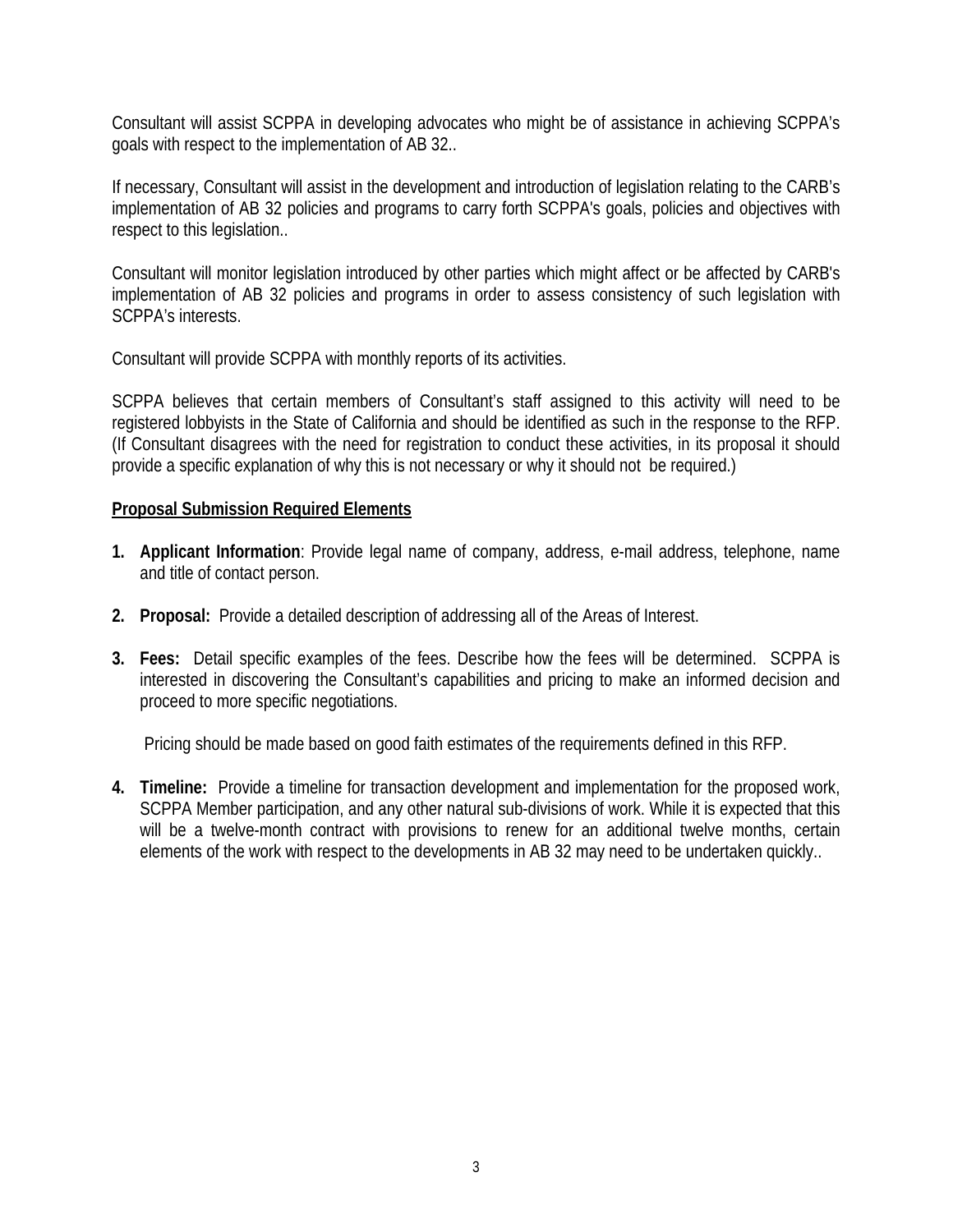- **5. Experience:** Respondent will clearly identify who will be participating in this work and the management team.
	- **a.** Specify key employees and describe their experience and duties related to this RFP.
	- **b.** Provide a commitment statement for the retention and use of key employees as proposed, their availability to initiate and sustain the proposal, as well as planned supplement if not available to assure project delivery.
	- **c.** Respondent shall indicate any and all pending litigation that could affect the viability of respondent's proposal or respondent's financial stability.
	- **d.** Identify existing projects or programs which respondent developed and/or operates.
	- **e.** Describe relevant program development and implementation experience, approach, and provide a list of references for similar projects completed.
	- **f.** Identified expectations from customer including requirements definition, strategy refinement, and staffing requirements to support implementation methodology.
	- **g.** It is required to maintain sufficient insurance for the type of work being performed. Please include a summary of existing insurance coverage. SCPPA or its Members may require specific insurance coverage to be established and maintained during the course of work and as a condition of award or continuation of contract.

#### **Proposal Submission Delivery Requirements**

There will be no initial proposer's conference associated with this Request for Proposals. Clarification questions may be addressed to Bill Carnahan at [bcarnahan@scppa.org](mailto:bcarnahan@scppa.org).

One (1) hard copy of your response, including a Letter of Transmittal with wet-ink authority signature, and any supporting documentation should be delivered prior to the end of business day on March 8, 2010 to:

> Southern California Public Power Authority 225 S. Lake Ave., Suite 1250 Pasadena, CA 91101

One electronic copy of your proposal should also be delivered to the address above by CD or USB flash drive, or alternately e-mailed to [bcarnahan@scppa.org](mailto:bcarnahan@scppa.org).

No contact should be made with the Board of Directors, Committee Members, or SCPPA Participating Members concerning this request for proposals.

All information received by SCPPA in response to this Request for Proposals is subject to the California Public Records Act, and all submissions may be subject to review in the event of an Audit.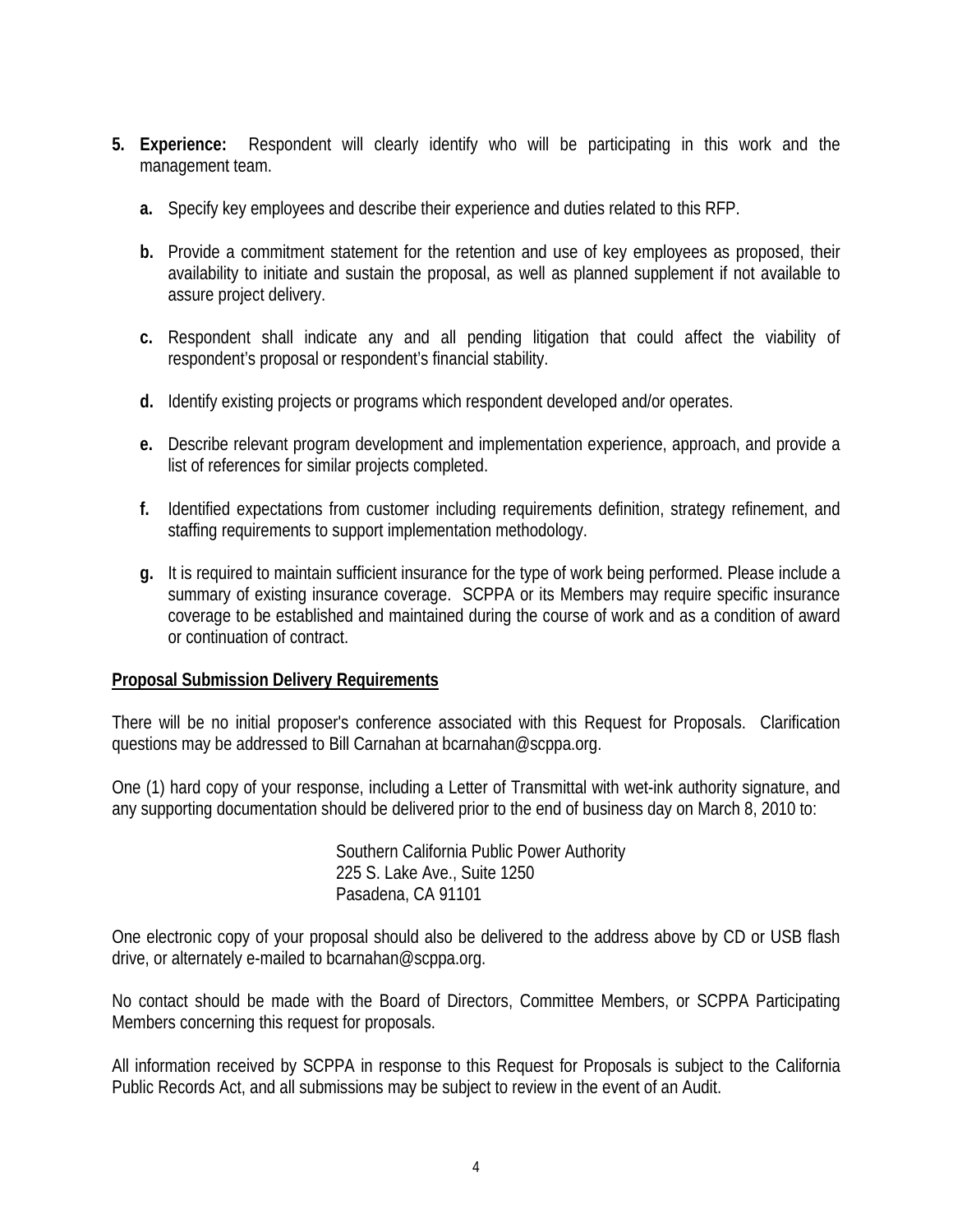#### **Proposal Terms and Conditions**

- 1. SCPPA desires to enter exclusive negotiations with the proposer once selected as may be defined through a signed letter of intent and defined term.
- 2. SCPPA shall determine at its sole discretion the value of any and/or all proposals including price and non-price attributes.
- 3. Proposals may be sub-divided or combined with other proposals, at SCPPA's sole discretion.
- 4. SCPPA shall perform an initial screening evaluation to identify and eliminate any proposals that are not responsive to the RFP, do not meet the minimum requirements set forth in the RFP, are clearly not economically competitive with other proposals, or are submitted by respondents that lack appropriate creditworthiness, sufficient financial resources, or qualifications to provide dependable and reliable services.
- 5. SCPPA may entertain or eliminate proposals immediately upon receipt or at any future time if not clearly defined in the proposal as the end of the period of offer.
- 6. SCPPA reserves the right, without qualification and in its sole discretion, to accept or reject any or all proposals for any reason without explanation to the respondent, or to make the award to that respondent, who, in the opinion of SCPPA, will provide the most value to SCPPA and its customers.
- 7. SCPPA may decline to enter into any potential engagement agreement or contract with any respondent, terminate negotiations with any respondent, or to abandon the RFP process in its entirety.
- 8. SCPPA reserves the right to make an award to the other than the lowest price offer or the proposal evidencing the greatest technical ability or other measure if SCPPA determines that to do so would result in the greatest value to SCPPA and its members.
- 9. Those respondents who submit proposals agree to do so without legal recourse against SCPPA, its members, and their directors, officers, employees and agents for rejection of their proposal(s) or for failure to execute or act on their proposal for any reason.
- 10. SCPPA shall not be liable to any respondent or party in law or equity for any reason whatsoever for any acts or omissions arising out of or in connection with this RFP.
- 11. Respondent shall be liable for all its costs and SCPPA shall not be responsible for any respondent's costs incurred to prepare, submit, or negotiate its proposal, a contract or for any other activity related thereto.
- 12. SCPPA may require certain performance assurances from proposers prior to entering into detailed negotiations for a proposed project. Such assurances may potentially include a requirement that proposers provide some form of performance security.
- 13. Either SCPPA collectively or Member Agencies individually may respond to, or enter into negotiations for a proposal. SCPPA is not responsible or liable for individual Member Agency interactions with the respondent which are not entirely contained within SCPPA's option or election to engage the respondent as defined within the Terms and Conditions herein.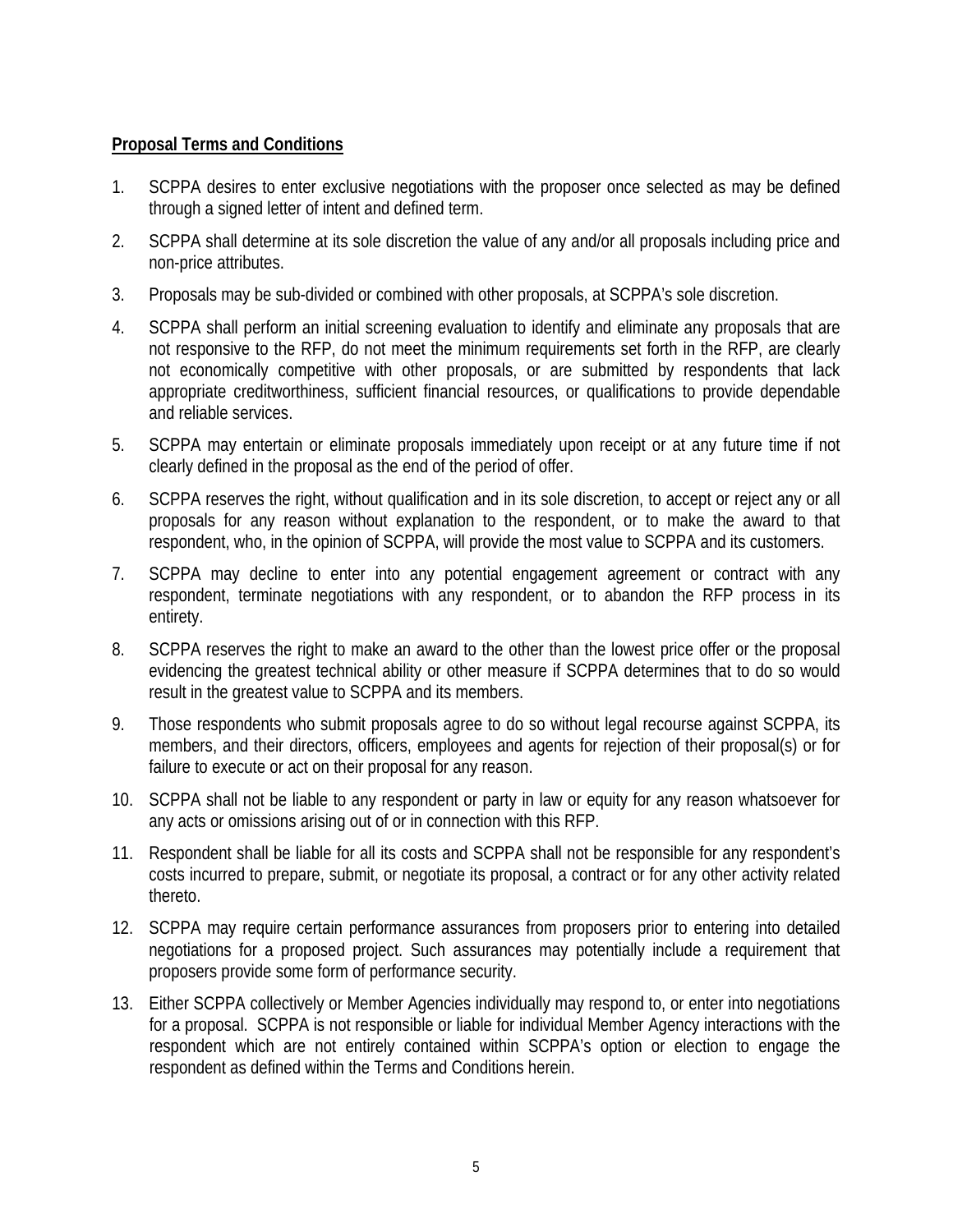#### **Additional Requirements for Proposal**

Submitted proposals shall conform to the following requirements:

- Proposals shall be prepared simply and economically, without the inclusion of unnecessary promotional materials.
- Proposals shall be submitted on recycled paper that has a minimum of 30 percent post-consumer recycled content.
- Proposals submitted shall be written in the English language.
- The proposals shall be duplex copied (double-sided pages).
- Neon or fluorescent paper shall not be used.

Company/Corporate letterhead or stationery that accompanies the proposal is exempt from these requirements.

Submittal of a proposal pursuant to this RFP shall constitute acknowledgement and acceptance of all terms and conditions set forth herein unless otherwise expressly stated in the proposal.

**Coverage of RFP Items:** The proposal must cover the statement of work and all the RFP requirements. Any limitation in the proposer's ability to supply information requested in the RFP or to support or perform a particular function should be stated in detail in the appropriate section of your response. Any omissions or deviations from the requirements set forth in this RFP shall be fully described. Failure to adhere to the following format may be a cause for the rejection of the proposal as nonresponsive.

Any additional documents that the proposer's organization requires to be signed, or agreed to, by SCPPA shall be referenced in the letter of transmittal and attached as appendices to the proposal.

Letter of Transmittal: Every proposal that is submitted in response to this RFP must contain a letter of transmittal including the following information:

- A brief statement of the Consultant's understanding of the work to be done and commitment to perform the work as scheduled.
- A statement confirming that all sections/parts of the RFP are being bid.
- A summary of exceptions taken to the RFP requirements, statement of work, specifications, and/or proposed contractual terms and conditions.
- A reference to any contractual terms and conditions required by the Consultant.
- The names of individuals authorized to represent the Consultant, the titles, addresses, telephone numbers, and e-mail addresses.
- An officer authorized to bind must sign the proposal on behalf of the Proposer and must include the following declarations on the transmittal letter:

*"This proposal is genuine, and not sham or collusive, nor made in the interest or in behalf of any person not herein named; the proposer has not directly or indirectly induced or solicited any other proposer to put in a sham bid, or any other person, firm or corporation to refrain from submitting a proposal; and the proposer has not in any manner sought by collusion to secure for themselves an advantage over any other proposer."* 

**Table of Contents:** Include a clear identification of the proposal by section and by page number.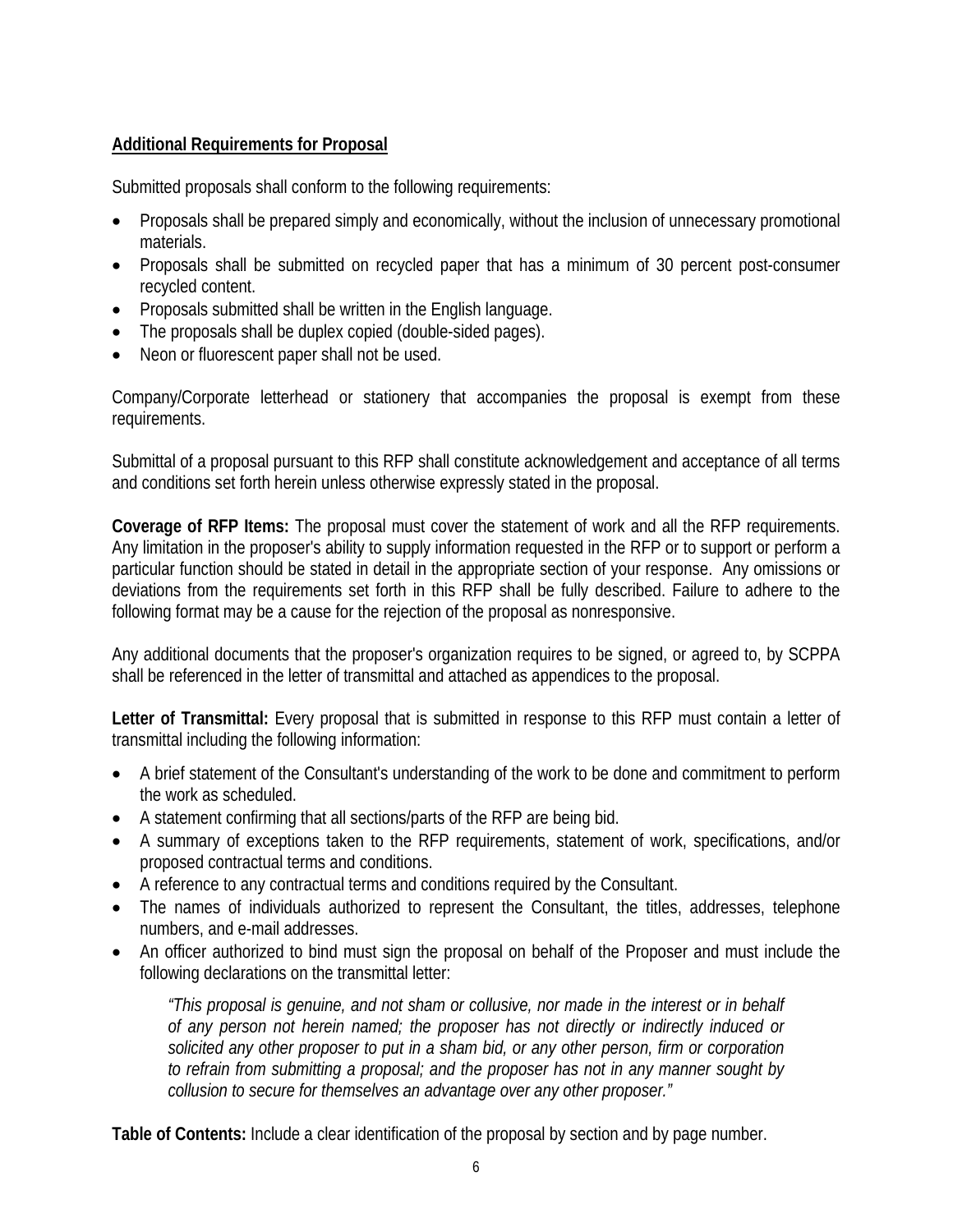**Background of the Firm:** Describe your firm's organizational structure, management qualifications, and other contract related qualifications. Include:

- Firm name
- Office location(s) where work will be performed
- Number of years firm has been in business
- Average number of employees during the past five years
- Qualifications of the firm to perform the work, including experience

**Assigned Personnel Qualifications:** Provide an organization chart indicating the position, the level of responsibility, and the respective place within the organization of the individual that will be SCPPA's point of contact. Provide the qualifications of the assigned personnel. Include educational background, references and summaries of relevant work experience performed.

**Company Experience:** To assess actual performance, previous project work will be evaluated. List and describe projects that involve related skills to those required in the type of work described in this RFP which have been or are presently performed by your company. Include client reference, contact person, phone number and address.

Describe the experience and effectiveness of your company and your professional and technical staff for the above projects. Demonstrate experience/effectiveness in advancing issues with the Governor's Office and with relationships/experience in or working with: 1) Assembly and Senate leadership, 2) members of the Los Angeles Delegation, 3) various caucuses, and 4) State agency officials.

**Knowledge of Utility Issues:** Identify previously enacted legislation, or legislation introduced in previous legislative sessions within the last two years, that have impacted or could have impacted SCPPA or its members, with respect to the electric power industries. Describe briefly the impacts or potential impacts on SCPPA and its members.

**Contract Fee Schedules:** Provide the cost for a monthly retainer fee. The retainer fee shall include any and all costs, including, but not limited to, all incidental expenses, with the exception of SCPPA preapproved travel costs. Prior to contract award, the successful bidder shall supply a detailed breakdown of the applicable overheads and fringe benefit costs that are part of the labor rates and other direct costs associated with the services to be performed.

**Subcontracting:** State whether Consultant will use subconsultants to perform services pursuant to the contract. Should the use of subconsultants be offered, the Consultant shall provide the same assurances of competence for the subconsultant, plus the demonstrated ability to manage and supervise the subcontracted work. Subconsultants shall not be allowed to further subcontract with others for work on this program. The provisions of this contract shall apply to all subconsultants in the same manner as to the Consultant. Upon the Contract Administrator's written request, the Consultant shall supply SCPPA with all subconsultant contracts.

**Previous Services Provided:** Describe whether the Consultant has, within the last three years, rendered any service to the SCPPA or to any of SCPPA's members, either as a consultant or subconsultant, either under the current proposer's name or any other name or organization, If so, please provide details (status as prime or subconsultant, contract number, brief description of the contract, contract start and end dates,